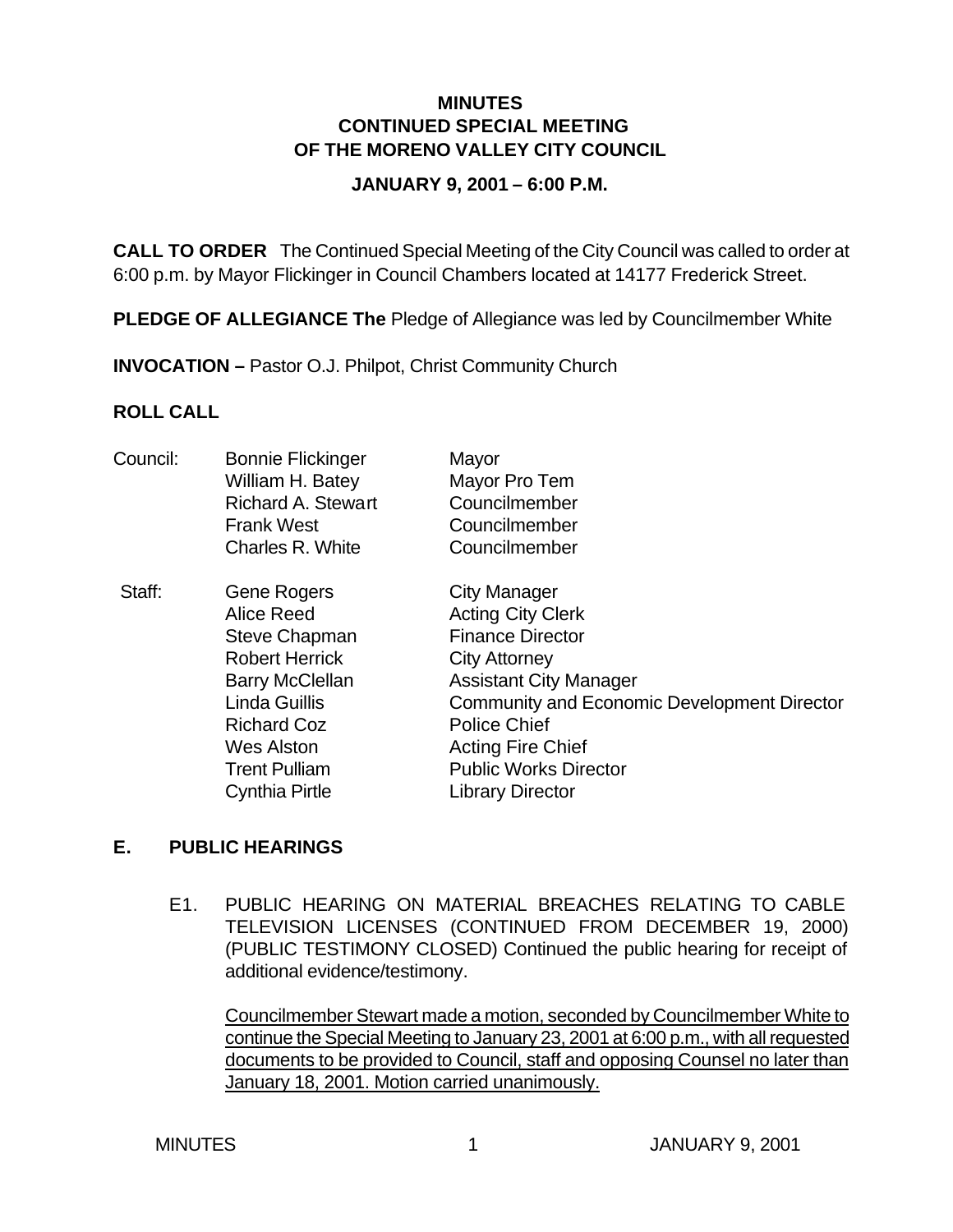# **ADJOURNED TO REGULAR MEETING MINUTES REGULAR MEETING OF THE MORENO VALLEY CITY COUNCIL**

#### **JANUARY 9, 2001 – 8:25 P.M.**

**CALL TO ORDER** The Regular meeting of the City Council was called to order by Mayor Flickinger at 8:25 p.m. in the Council Chambers located at 14177 Frederick Street.

## **ROLL CALL**

Council: Bonnie Flickinger Mayor

William H. Batey Mayor Pro Tem Richard A. Stewart Councilmember Frank West Councilmember Charles R. White Councilmember

## PUBLIC COMMENTS **ON ANY SUBJECT NOT ON THE AGENDA** UNDER THE JURISDICTION OF THE CITY COUNCIL ARE AS FOLLOWS:

Daniel Perezvertti – 11772 Betuza Circle – representing the Performing Arts Center

1) Submitted a business plan on behalf of the Bilingual Center for the Performing Arts

### Daryl C. Terrell – Address matter of record

- 1) Voiced support of reduction in consumption of energy
- 2) Voiced support of State Legislature using portion of its surplus for assistance to Senior Citizens and rebates to low-to-moderate income residents to assist with utility bills
- 3) Voiced support for City lowering utility tax during energy crisis

#### Sharon Terrill – 10770 Mendoza Road, Moreno Valley

1) Voiced support of a Cultural Arts Center in Moreno Valley

# Robert Anderson – Address matter of record

- 1) Recited a poem regarding tobacco usage
- 2) Expressed his pleasure that the Cable TV issue is not settled as utilities need to have competition and feels they should not have an exclusive contract

# **JOINT CONSENT CALENDARS (SECTIONS A-C) OF THE MORENO VALLEY CITY COUNCIL, COMMUNITY SERVICES DISTRICT, AND COMMUNITY REDEVELOPMENT AGENCY**

Mayor Flickinger opened the agenda items for the Consent Calendars for public comments; there being none, public comments were closed.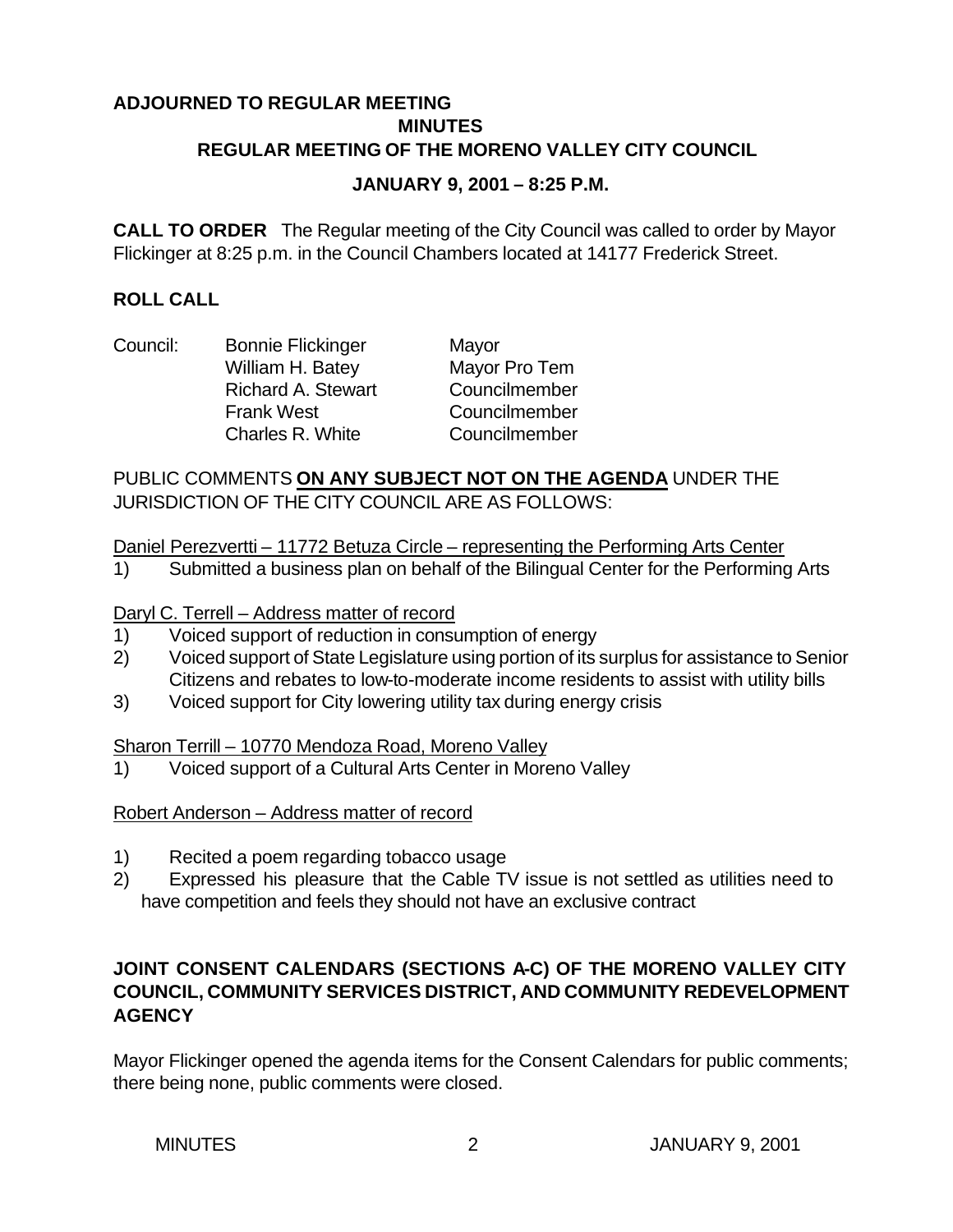Councilmember White made a motion, seconded by Mayor Pro Tem Batey to approve the Consent Calendars in their entireties absent items A4 and A5 pulled for separate action. Motion carried unanimously. Roll call vote.

# **A. CONSENT CALENDAR** - **CITY COUNCIL**

- A1. ORDINANCES FIRST READING BY TITLE ONLY Waived reading of all Ordinance Introductions and read by title only.
- A2. WARRANT REGISTERS NOVEMBER 30, 2000 Adopted Resolution No. 2001-01, approving the Warrant Registers, including wire transfers, dated November, 2000 in the total amount of \$2,435,082.71

Resolution No. 2001-01

A Resolution of the City Council of the City of Moreno Valley, Approving the Warrant Registers, Dated November 30, 2000

- A3. BID AWARD ASPHALT PAVING TRUCK Awarded the bid for the purchase of one Asphalt Paving Truck to Dieterich International Truck Sales, Inc. of San Bernardino, California and authorized the Finance Director to execute the necessary documents in the amount of \$95,229.95, as appropriated in fiscal year 00/01, for program 00010.55110.648.
- A6. ANNUAL STATEMENT OF INVESTMENT POLICY Adopted the Annual Statement of Investment Policy, in compliance with California Government Code Section 53646.
- A7. PARCEL MAP 24350, PARCEL 2 ACCEPT REPLACEMENT AGREEMENT AND DEED OF TRUST FOR PUBLIC IMPROVEMENTS AND RELEASE CASH DEPOSIT – FRANKHALE ROAD, SOUTH SIDE, EAST OF MORTON ROAD – JOSE N. SOTO AND SUZANNE B. SOTO Approved the Replacement Agreement for Public Improvements; authorized the Mayor to execute the agreement; accepted the Deed of Trust, as reviewed and approved by the City Attorney, as security for the required public improvements; authorized the Finance Director to release the cash deposit in the amount of \$23,000 to Jose N. Soto and Suzanne B. Soto and directed the City Clerk to forward the signed agreement and the Deed of Trust to the County Recorder's Office for recordation.
- A8. 1999-00 REPORT ON DEVELOPMENT IMPACT FEES Approved the Annual Report on Development Impact Fees in compliance with California Government Code Section 66006.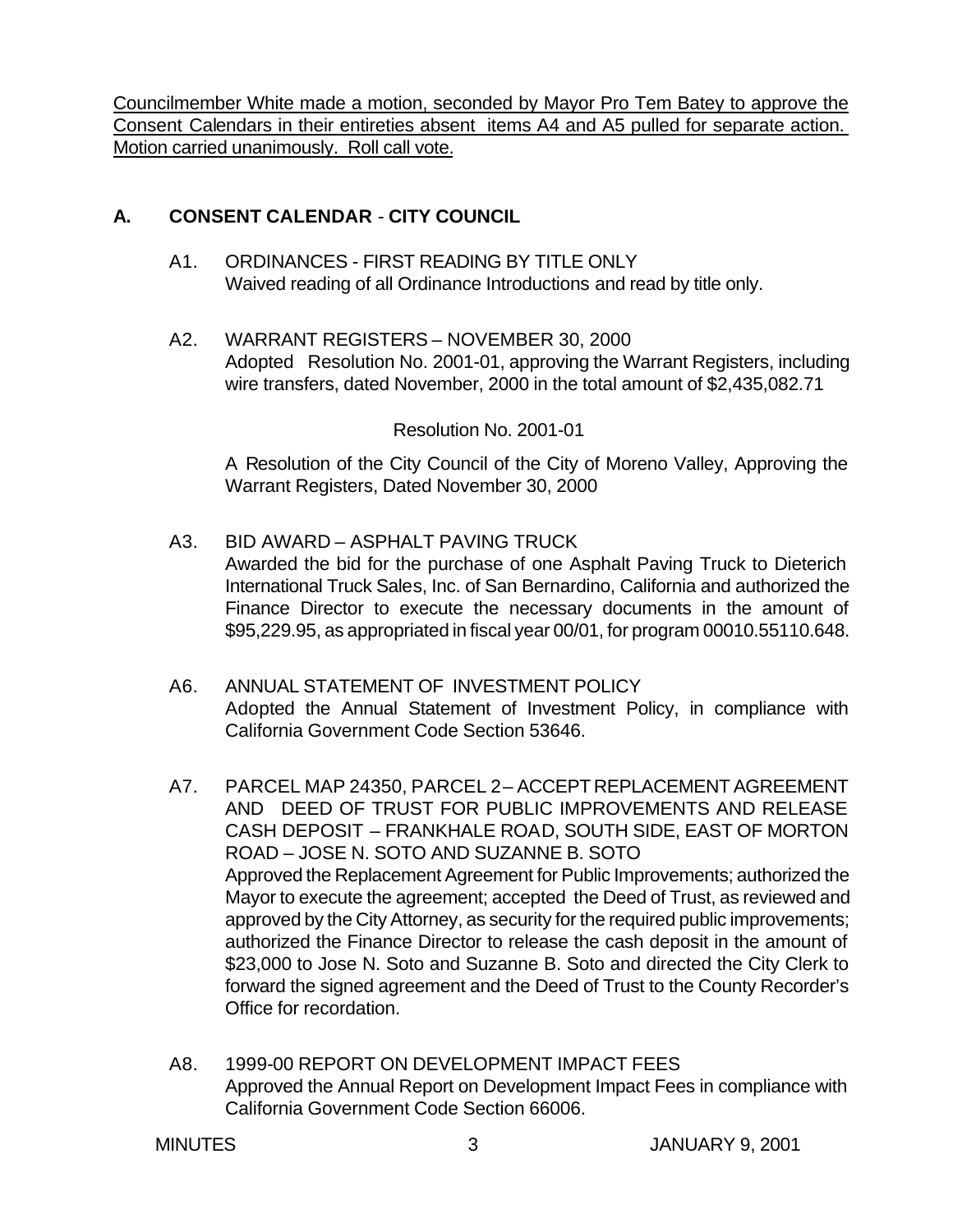## **B. CONSENT CALENDAR** - **COMMUNITY SERVICES DISTRICT**

B1. ORDINANCES - FIRST READING BY TITLE ONLY Waived reading of all Ordinance Introductions and read by title only.

### **C. CONSENT CALENDAR** - **COMMUNITY REDEVELOPMENT AGENCY**

C1. ORDINANCES - FIRST READING BY TITLE ONLY Waived reading of all Ordinance Introductions and read by title only.

# **D. REPORT OF ACTION FROM CLOSED SESSION BY CITY ATTORNEY, IF ANY**

No reportable action by City Attorney.

# **ITEMS REMOVED FROM CONSENT CALENDARS FOR DISCUSSION OR SEPARATE ACTION**

A4. PA 99-0033 – TEXACO STARMART – ACCEPT AGREEMENT & BONDS FOR PUBLIC IMPROVEMENTS – 24840 SUNNYMEAD BOULEVARD – SUNNYMEAD BOULEVARD, NORTH SIDE, WEST OF PERRIS BOULEVARD – S.J. WEAVER AND ASSOCIATES, 2651 WALNUT AVENUE, SIGNAL HILL, CA 90806

Mayor Flickinger opened the agenda item for public comments; there being none, public comments were closed.

Councilmember White made a motion, seconded by Mayor Pro Tem Batey to approve Item A4 as amended, deleting the 8" bus bay shown on "Exhibit A" of the staff report and replacing it with an acceleration/deceleration lane. Motion carried unanimously. Roll call vote.

A5. PA00-0030 – WESTERN STATES SELF STORAGE, LLC – ACCEPT AGREEMENT & BONDS FOR PUBLIC IMPROVEMENTS – NORTH OF HEMLOCK AVENUE, EAST OF PIGEON PASS ROAD-WESTERN STATES STORAGE, LLC, 6141 RIVERSIDE AVENUE, SUITE 3, RIVERSIDE, CA 92506

Mayor Flickinger opened the agenda item for public comments; there being none, public comments were closed.

MINUTES 4 JANUARY 9, 2001 Mayor Pro Tem Batey stated that he would be abstaining from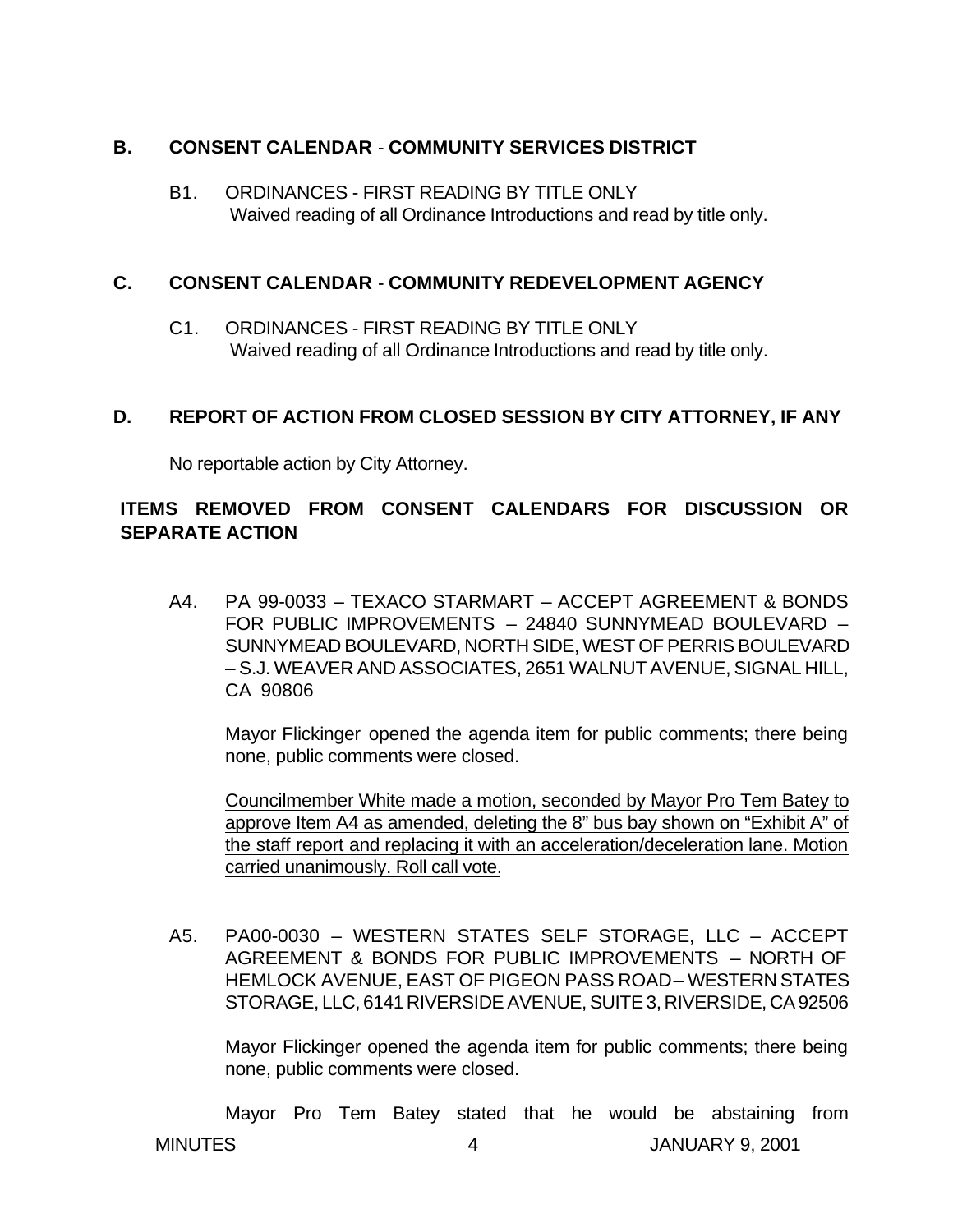discussion/participation on Item A5 due to a potential conflict of interest. Mayor Pro Tem Batey then left the Council Chamber.

Councilmember Stewart made a motion, seconded by Councilmember White to accept the bonds and Agreement for Public Improvements; authorized the Mayor to execute the agreement and directed the City Clerk to forward the signed agreement to the County Recorder's office for recordation. Motion carried 4-0-1. Batey abstained due to a potential conflict of interest. Roll call vote.

# **F. REPORTS**

F1. CITY AND CSD RESOLUTIONS TO APPROVE AND ADOPT THE POLICY FOR CONDUCTING MAIL BALLOT PROCEEDINGS

Mayor Flickinger opened the agenda items for public comments; there being none, public comments were closed.

Councilmember Stewart made a motion, seconded by Mayor Pro Tem Batey to approve and adopt Resolution No. 2001-02, The Policy for Conducting Mail Ballot Proceedings ("the Policy"). Motion carried unanimously. Roll call vote.

# Resolution No. 2001-02

A Resolution of the City Council of the City of Moreno Valley, California, Adopting a Policy for Conducting Mail Ballot Proceedings to Ensure That This Process is Conducted in a Uniform and Consistent Manner as Provided for in the Mandates of Proposition 218

Boardmember Stewart made a motion, seconded by Vice-President Batey to approve and adopt Resolution CSD 2001-01, The Policy for Conducting Mail Ballot Proceedings ("the Policy") as amended removing the word "certifies" from the resolution. Motion carried unanimously. Roll call vote.

Resolution No. CSD 2001-01

A Resolution of the City Council of the City of Moreno Valley, California, Acting in its capacity as the Board of Directors of the Moreno Valley Community Services District to Approve and Adopt a Policy for Conducting Mail Ballot Proceedings to Ensure That This Process is Conducted in a Uniform and Consistent Manner as Provided for in the Mandates of Proposition 218

F2. REPORT TO CONSIDER PUBLIC COMMENTS REGARDING THE INCLUSION OF KRISTEN COURT INTO THE COMMUNITY SERVICES DISTRICT ZONE B (RESIDENTIAL STREET LIGHTING)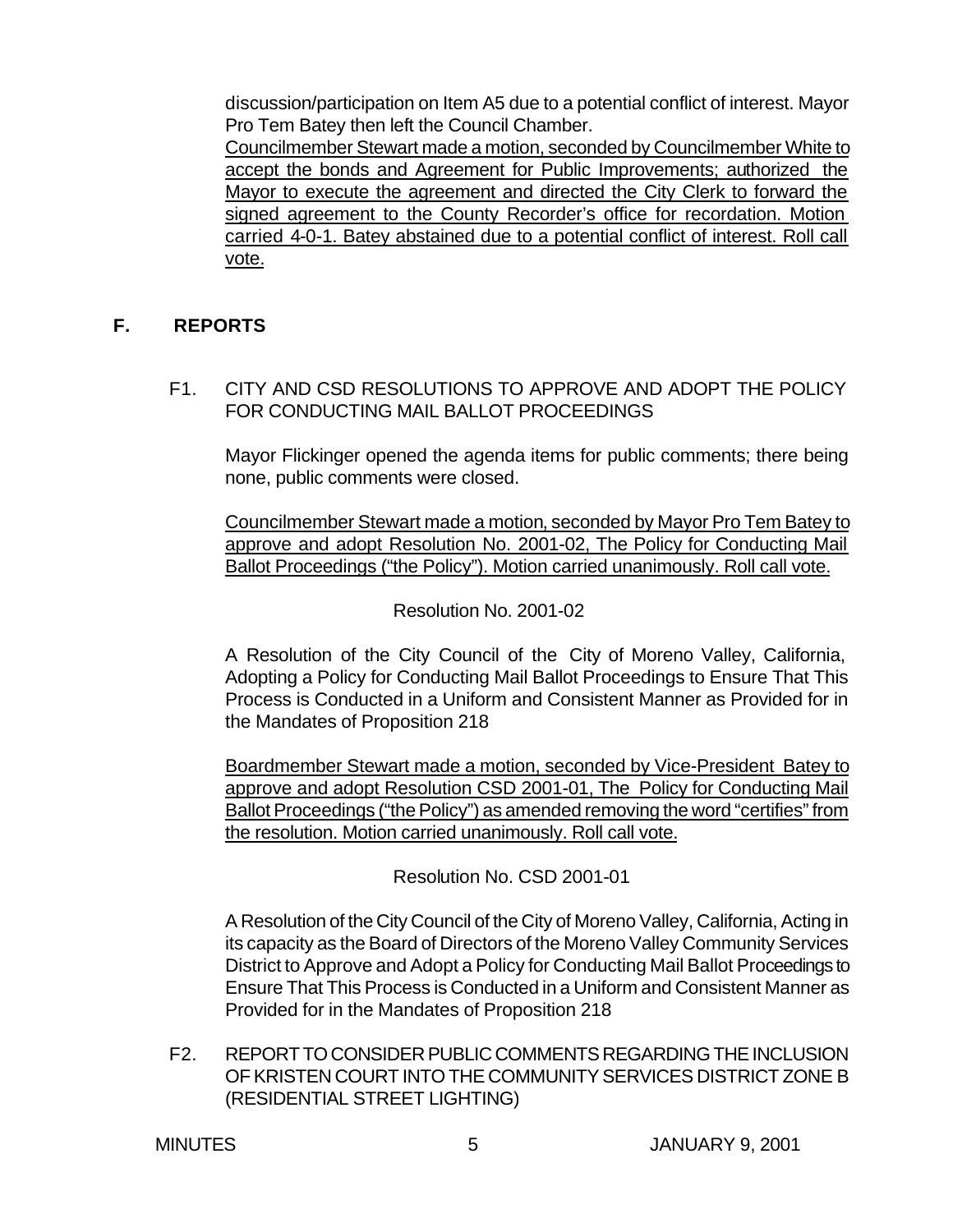Mayor Flickinger opened the agenda items for public comments; there being none, public comments were closed.

F3. RESOLUTION CSD 2001-02, APPROVE AND ADOPT THE COMMUNITY SERVICES DISTRICT ZONE D (PARKWAY LANDSCAPE MAINTENANCE) SERVICE PLAN POLICY

Mayor Flickinger opened the agenda items for public comments, there being none, public comments were closed.

Boardmember Stewart made a motion, seconded by President Pro Tem Batey to approve and adopt Resolution CSD 2001-02, Zone D (Parkway Landscape Maintenance) Service Plan Policy (the "Policy") as amended removing the word "certifies" from the Resolution. Motion carried 4-1, Councilmember West opposed.

Resolution No. CSD 2001-02

A Resolution of the City Council of the City of Moreno Valley, California, Acting District to Approve and Adopt the Community Services District Zone D (Parkway Landscape Maintenance) Service Plan Policy to Provide Guidelines and Standards for the Maintenance of Zone D Service Areas

# **G. LEGISLATIVE ACTIONS**

ORDINANCES - 1ST READING & INTRODUCTION - NONE ORDINANCES - 2ND READING & ADOPTION - NONE ORDINANCES - URGENCY ORDINANCES - NONE RESOLUTIONS - NONE

# **CONTINUATION OF PUBLIC COMMENTS ON MATTERS NOT ON THE AGENDA**, **IF NEEDED**

# **CLOSING COMMENTS AND/OR REPORTS OF THE CITY COUNCIL, COMMUNITY SERVICES DISTRICT, OR COMMUNITY REDEVELOPMENT AGENCY**

Councilmember White

1) Stated that he would like to have the City look at some options regarding the utility user's tax during this energy crisis that could possibly assist the citizens – requested to have this item agendized for a future study session (second by Mayor Flickinger)

# Mayor Pro Tem Batey

MINUTES 6 JANUARY 9, 2001 1) Supports Councilmember Whites concerns regarding the utility user's tax – feels that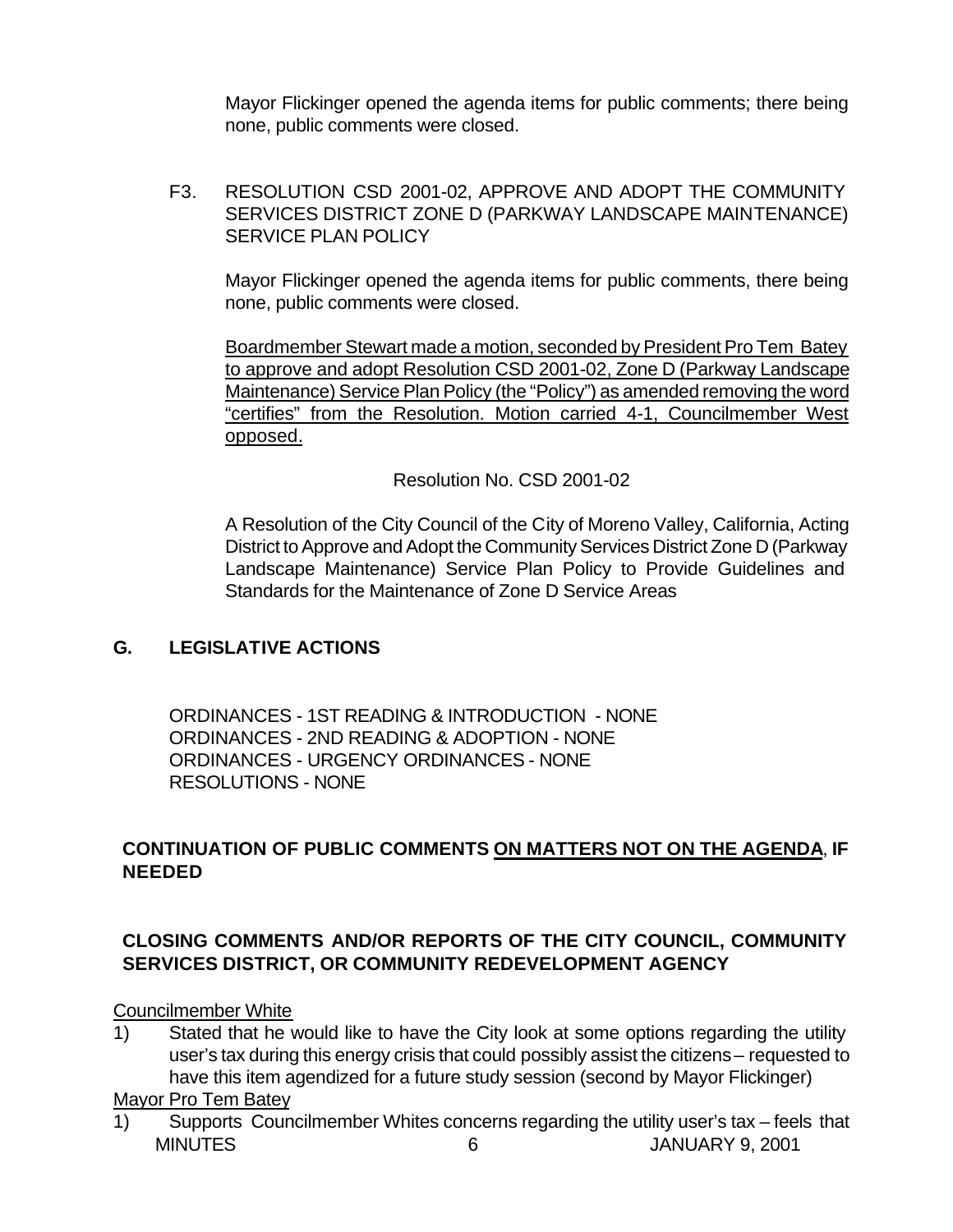the City should explore its options of assisting the citizens and local businesses during the energy crisis

# Councilmember Stewart

- 1) Cautioned Council that the small increase currently granted in the energy costs is only an interim increase – the estimates given by the media could be as high as 80 to 100 percent or more of the existing amounts – these costs will affect all City facilities and the City will be paying a tremendous amount more for utilities – if City costs go up and revenues are reduced, the City will have to come up with the additional costs - feels we need to take a look at revenues with the next budget cycle
- 2) Would like to schedule for a council meeting or study session an initial thumbnail sketch of what it would take to build a power plant in conjunction with the cities north of the San Diego border (Temecula, Murietta, Hemet, San Jacinto, Perris and the County of Riverside (second by Councilmember White)
- 3) Stated there have been complaints about cars being towed at the DUI safety checkpoint – asked Chief Coz to comment on this

### Councilmember West

- 1) Thanked Acting Fire Chief Wes Alston for making an excellent presentation at the Public Safety Subcommittee meeting
- 2) Thanked Chief Coz for taking care of a problem in his district with dirt bikes being ridden illegally

# Councilmember White

- 1) Wanted to touch on the utility user's tax again doesn't believe that Proposition 218 prohibits the City from temporarily reducing the tax
- 2) Stated that the receipts from the utility user's tax would be substantially more than the City's expenses – doesn't want to have a windfall for the City on the backs of the Community – now is the time to look at this

#### Mayor Flickinger

- 1) Asked the City Attorney for clarification on the City's Utility Tax Ordinance in regard to decreases
- 2) Asked Chief Coz if warning signs put up prior to the DUI checkpoints Chief Coz responded that signs and appropriate markings are placed on the roadway
- 3) Stated that she spoke with a Councilmember from Temecula regarding a joint power generating plant
- 4) Thanked Laura Froehlich, Raj Desai Leisure Enterprises, Charles James - Valley Party Rentals, Sally Ann Maas - March Field Museum, Leeann Dodwell Lawrence and the Moreno Valley Arts Association for all their help at the Mayor's swearing-in ceremony showcasing the best of Moreno Valley
- 5) Stated that she will be on vacation starting tomorrow morning until next Tuesday